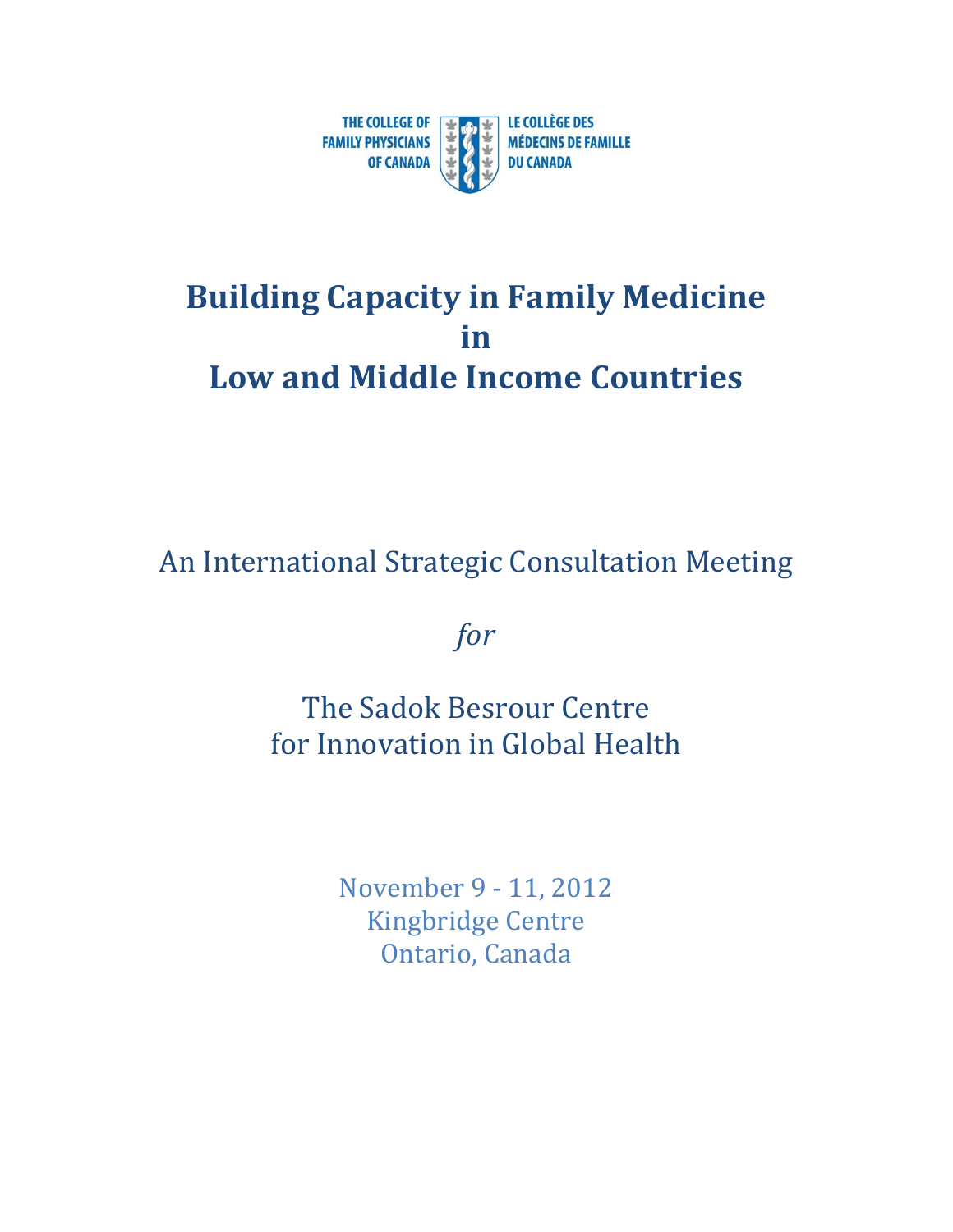## **Executive Summary**

From November 9 to November 12, 2012, Canadian and international delegates convened at the Kingbridge Conference Centre for a Strategic Consultation Meeting on family medicine capacity building in low and middle income countries (LMIC). Organized by the Global Health Committee of the College of Family Physicians of Canada (CFPC), the purpose of the Consultation Meeting was to develop a mission, vision, and action plan for the Besrour Centre for Innovation in Global Health.

Thanks to the generous support of Dr. Sadok Besrour, the Consultation Meeting will be the first of three such annual gatherings of Canadian departments of family medicine and their LMIC partners to collectively determine the role and collective actions of the Besrour Centre.

**Vision**

A global catalyst for innovative collaborations in Family Medicine towards a healthier world for all.

Participants in this year's Meeting included

representatives of the CFPC, faculty from academic departments of family medicine across Canada, and delegates from 10 LMICs at various stages in the development of family medicine. Over the course of the Strategic Consultation Meeting, participants elaborated the following four strategic directions for the Besrour Centre:

- **#1. Strengthening continuing education and knowledge support for family physicians towards a comprehensive, effective, and community responsive scope of practice.**
- **#2. Adapting standards for family medicine accreditation and certification.**
- **#3. Developing a cadre of effective family medicine faculty.**
- **#4. Building knowledge for family medicine through scholarship, and evaluating the impact of family medicine on health outcomes.**

The strategic directions were framed by a statement of the vision, mission, and values of the Besrour Centre, which the delegates collaboratively shaped. Through breakout group discussions and broader consultation, the delegates further defined the Besrour Centre's functions by identifying implementation priorities for the short, medium, and long term, and

## **Mission**

The Besrour Centre for Innovation in Global Health will reduce health inequities by enhancing the positive impact of Family Medicine on the health of vulnerable populations at home and across the world through collective learning

In the context of Family Medicine we will:

- Share knowledge to promote high standards of medical education and community based care
- Support training and capacity building
- Encourage scholarship and disseminate knowledge
- Engage with all sectors involved in primary care
- Enable sustainable, multilateral partnerships
- Promote the convergence of primary care and population health.